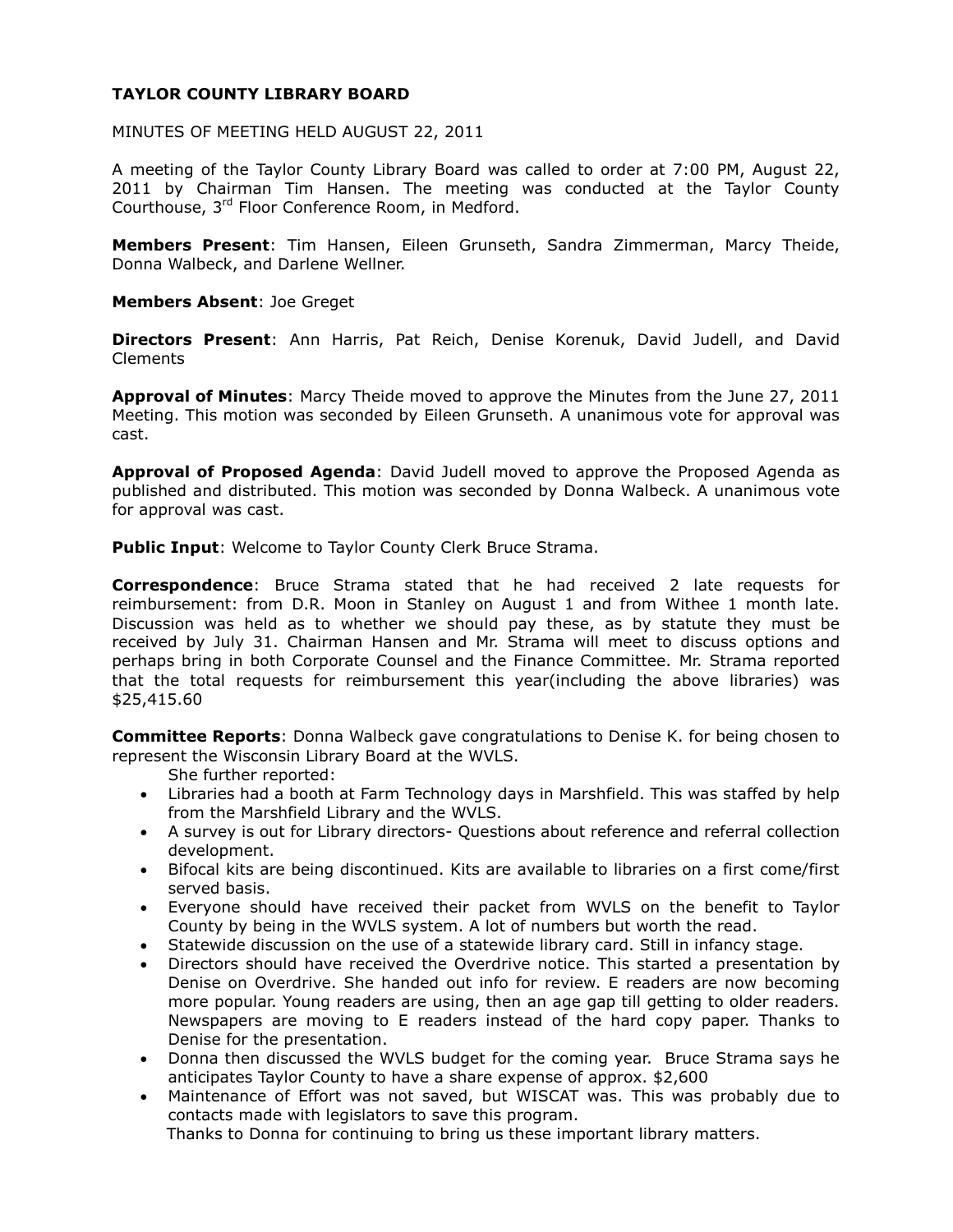**New Business**: As requested by Chairman Hansen all the directors brought in their proposed 2012 Budget numbers. He will combine and submit to the Finance Committee on September  $22^{nd}$  at  $11:15$  am. Ann H. has agreed to come to this meeting to address any questions from a director's perspective.

The 2007 library Plan was discussed. Ann brought up several items that are now obsolete due to the current state budget. Everyone had input on several other items that may need to be eliminated or clarified. Chairman Hansen will rework the plan with these items in mind and send copy to everyone for review and further suggestions.

### **Open Discussion of Library Related Issues**: None

**Schedule Next Meeting**: The next meeting will be scheduled for Monday February 27, 2012 at 7:00PM at the Westboro Public Library.

**Adjournment**: All Agenda items having been acted on and there being no further business Chairman Hansen declared the meeting adjourned at 8:04 PM

Respectfully submitted,

Tim Hansen Chairman

Eileen Grunseth **Secretary**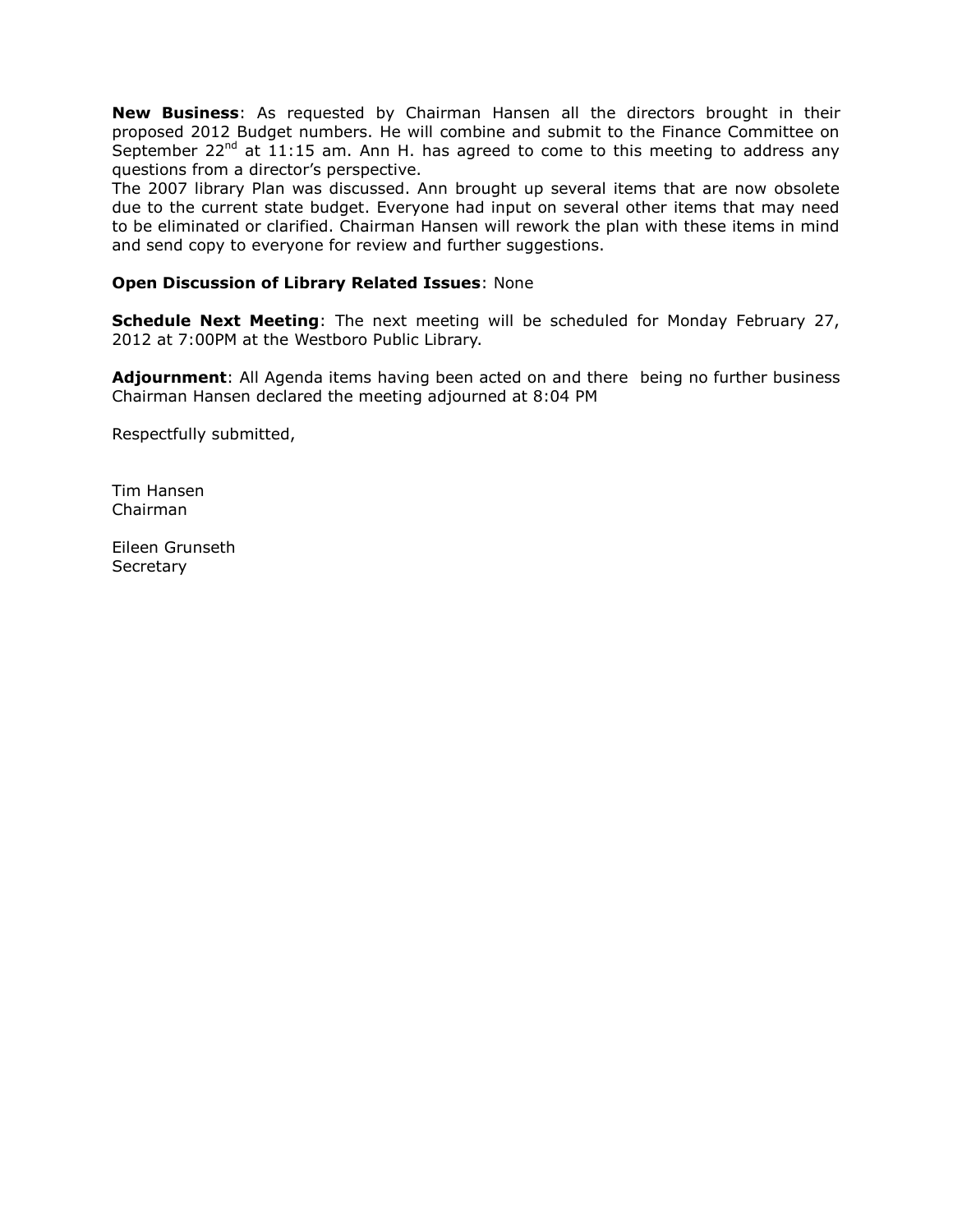# **TAYLOR COUNTY LIBRARY BOARD**

MINUTES OF MEETING HELD JUNE 27, 2011

A meeting of the Taylor County Library Board was called to order at 7:00 PM, June 27, 2011 by Chairman Tim Hansen. The meeting was conducted at the Frances L. Simek Memorial Library in Medford.

**Members Present**: Tim Hansen, Eileen Grunseth, Sandra Zimmerman, Marcy Theide, Donna Walbeck, and Joe Greget.

**Members Absent**: Darlene Wellner

**Directors Present**: Ann Harris, Pat Reich, Denise Korenuk, David Judell, and David Clements

**Approval of Minutes**: Donna Walbeck moved to approve the Minutes from the July 28, 2010 meeting. This motion was seconded by Marcy Theide. A unanimous vote for approval was cast.

**Approval of Proposed Agenda**: Eileen Grunseth moved to approve the Proposed Agenda as published and distributed. This motion was seconded by David Judell. A unanimous vote for approval was cast.

#### **Public Input**: None

**Correspondence**: Chairman Hansen distributed a letter from County Clerk Bruce Strama which had the amounts that Taylor County has been billed from adjoining counties. These are important insofar as the effect they have on our yearly budget. He reminded our directors to make sure they are billing out circ's to our adjoining counties.

**Committee Reports**: Donna Walbeck our Legislative Liason reported she had received a Thank You note from Martha Seidel.

She further reported:

- The Taylor county Board has allocated extra money for travel for outlying entities to take advantage of computer help. Josh Seidel is the person to contact.
- The Governor has signed a budget that reduces funds to the library system of approximately 10% for the next biennium. It continues the current funding for BadgerLink and Newsline for the Blind. WiscNet is funded until July 1, 2013. The bill eliminates the maintenance of effort requirement for library and count participation in a library system.

Thanks to Donna for continuing to bring us these important legislative matters.

**New Business**: As requested by Chairman Hansen all the directors brought in their billings for non-resident services provided to adjacent counties. This amount for 2011 totals \$16,769.31.

#### **Open Discussion of Library Related Issues**:

- Joe Greget stated that the Taylor County Literacy Council has been reformed and is now operating. Meetings are the last Monday of each month. If interested please contact Joe.
- Anne Harris brought up the fact that it has been 4 years since the "Library Plan" has been reviewed and several items are now invalid. Everyone is asked to review the plan and bring these items to the next meeting.

**Schedule Next Meeting**: The next meeting will be scheduled for Monday August 22, 2011